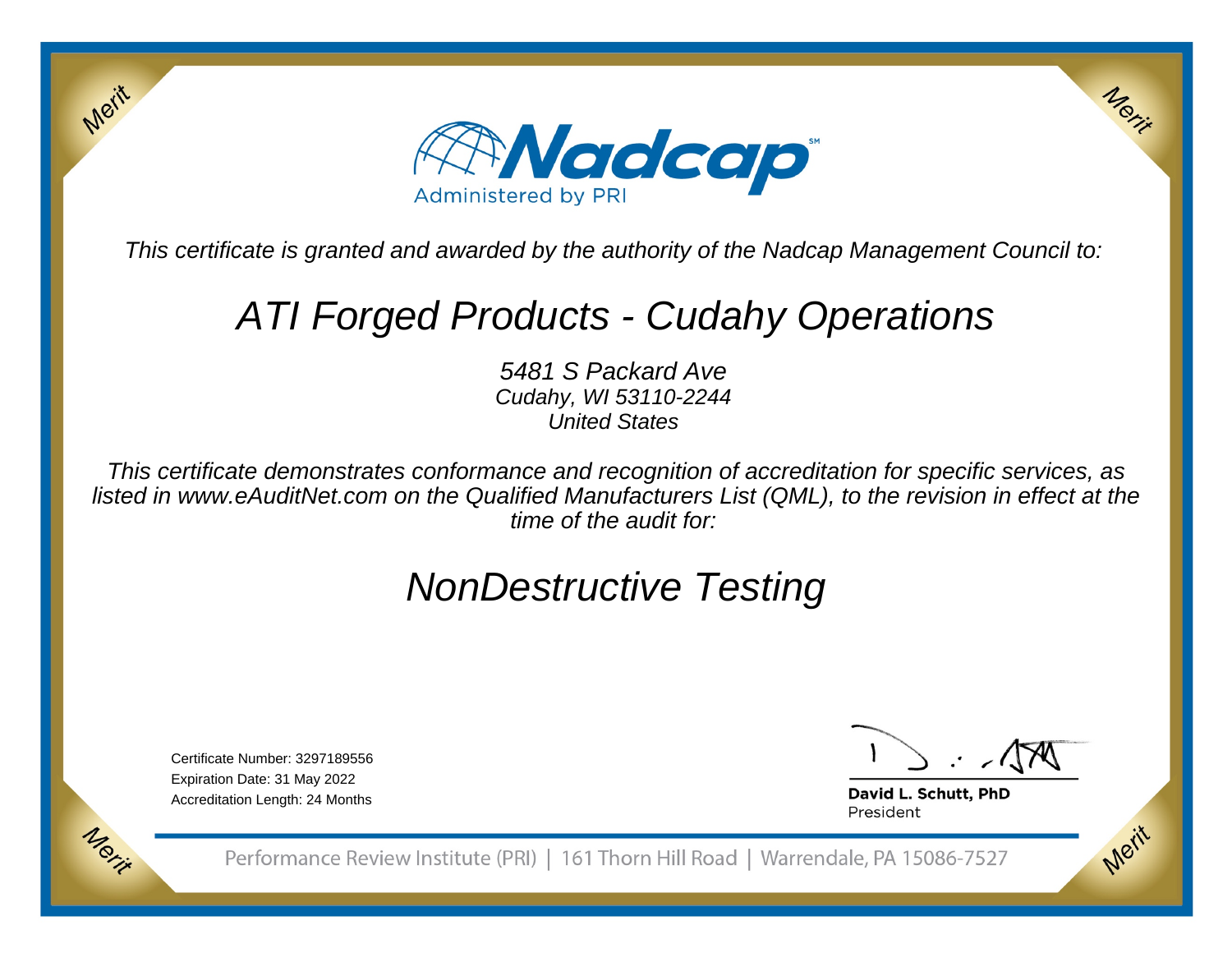

### **SCOPE OF ACCREDITATION**

#### **NonDestructive Testing**

#### **ATI Forged Products - Cudahy Operations** 5481 S Packard Ave Cudahy, WI 53110-2244

This certificate expiration is updated based on periodic audits. The current expiration date and scope of accreditation are listed at: www.eAuditNet.com - Online QML (Qualified Manufacturer Listing).

In recognition of the successful completion of the PRI evaluation process, accreditation is granted to this facility to perform the following:

## **AC7108/2 Rev F - Nadcap Audit Criteria for Etch Inspection Processes (Anodic Etch, Blue Etch Anodize, Macrostructure, Nital/Temper) – Download checklist from Chem Processing (to be used on audits before 11 October 2020)**

Etching and Etch Inspection Macrostructure Etch Immersion

**AC7108/15 Rev A - Nadcap Audit Criteria for Pre-Penetrant Etch – Download checklist from Chem Processing (to be used on audits before 11 October 2020)**

Immersion

**AC7114 Rev N - Nadcap Audit Criteria for NonDestructive Testing (NDT) Suppliers Accreditation (to be used on audits on/after 5 January 2020)**

#### **AC7114S Rev O - Nadcap Supplemental Audit Criteria for NonDestructive Testing (NDT) Auditees Accreditation Program (to be used on audits on/after 05 January 2020)**

S–U10 GE Aviation S–U11 The Boeing Company S–U14 SAFRAN S–U17 Sikorsky Aircraft S–U18 Collins Aerospace (Hamilton Sundstrand) S–U2 Pratt & Whitney S–U26 Collins Aerospace (Goodrich) S–U3 Rolls–Royce PLC S–U6 Rolls–Royce Corporation (refer to U3 Supplemental questions)

#### **AC7114/1 Rev M - Nadcap Audit Criteria for NonDestructive Testing Facility Penetrant Survey (to be used on audits on/after 5 January 2020)**